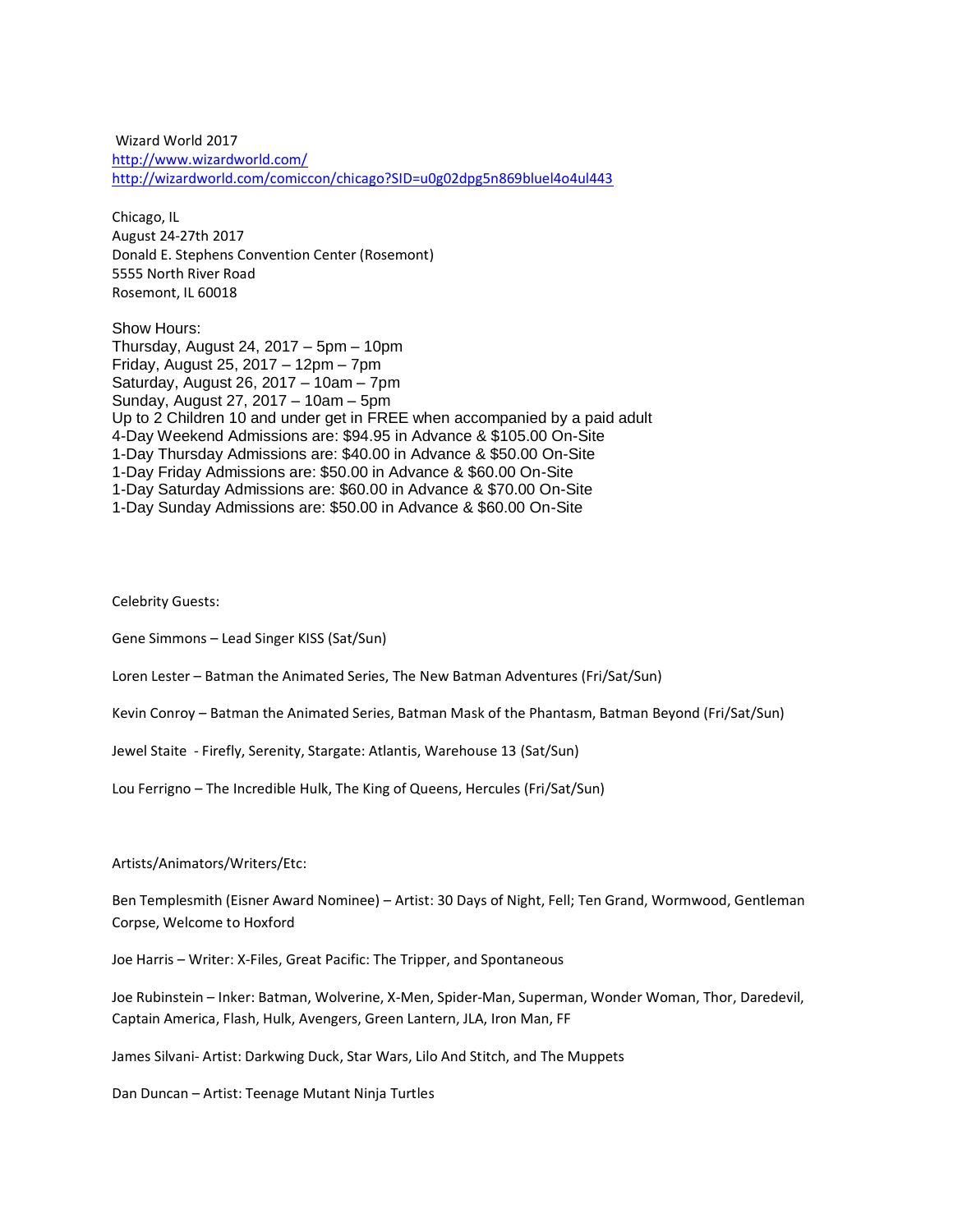Aaron Sparrow – Editor/Writer: copy editor for Tokyopop, eventually moving on to write English adaptations of manga titles such as Devil May Cry 3, Hyper Police, the critically acclaimed Dragon Head, as well as the story "Family Values" for Blizzard Entertainment's Warcraft: Legends anthology. In 2009, became the Lead Editor on Disney/Pixar/Muppets titles, masterminding the triumphant return of Disney's Darkwing Duck with artist James Silvani

Jim Lawson – Artist: Teenage Mutant Ninja Turtles, A Walk Through Dinosaurland, The Sordid Land

Simon Fraser – Artist: Doctor Who the Eleventh Doctor, 2000 AD, Judge Dredd, Nikolai Dante, Lilly Mackenzie & the Mines of Charybdis

Alex de Campi (Eisner Award Nominee)- Writer: Grindhouse, Mayday, Archie vs. Predator, No Mercy

Tom Cook – Animator: He-Man, She-Ra, Superfriends, Thundarr the Barbarian, Scooby Doo, Smurfs

Phil Ortiz – Animator: The Simpsons, He-Man and the Masters of the Unvierse, Muppet Babies, The Chipmunks, Smurfs

Des Taylor – Founder: DESPOP Artist/Designer/Illustrator: DC Comics, Titan Comics

Stuart Sayger – Artist: Infestation 2, 30 Days of Night, machete, Bram Stoker's Death Ship, Shiver in the Dark, Lego Bionicle

James O'Barr – Creator: The Crow

Guy Gilchrist – Writer/Cartoonist NANCY, Jum Henson's Muppets Comic Strip, Co-Creator Muppet Babies

Steve Geiger – Artist: Bloodshot, Spider-Man

Dean Haspiel (Emmy Award Winner, Eisner Award Nominee) Writer/Artist: Bored to Death (TV), American Splendor, Batman, X-Men Unlimited, Negative Burn, Popgun, X-Men: First Class

Jorge Molina – Artist: Uncanny X-Men, X-Men Fear Itself, X-Men Legacy, Captain America, Avengers Academy, World War Hulks, Spider-Man vs. Thor, Avengers: The Initiative, Siege, Superman/Batman, Thor

Genese Davis – Author: The Holder's Dominion

Joe Corroney – Artist: Star Wars, Star Trek, True Blood, Farscape, G.I.Joe, Fallen Angel, 24: Nightfall, Doctor WHO, Angel and Spike Vs. Dracula, Crimson Dynamo

| Artists & Creators            |                |               |              |
|-------------------------------|----------------|---------------|--------------|
| Blake Brady                   | Michael Calero |               | Jeremy Clark |
| Tom Cook                      | DJ Corchin     |               | Joe Corroney |
| Victor Dandridge Genese Davis |                | Alex de Campi |              |